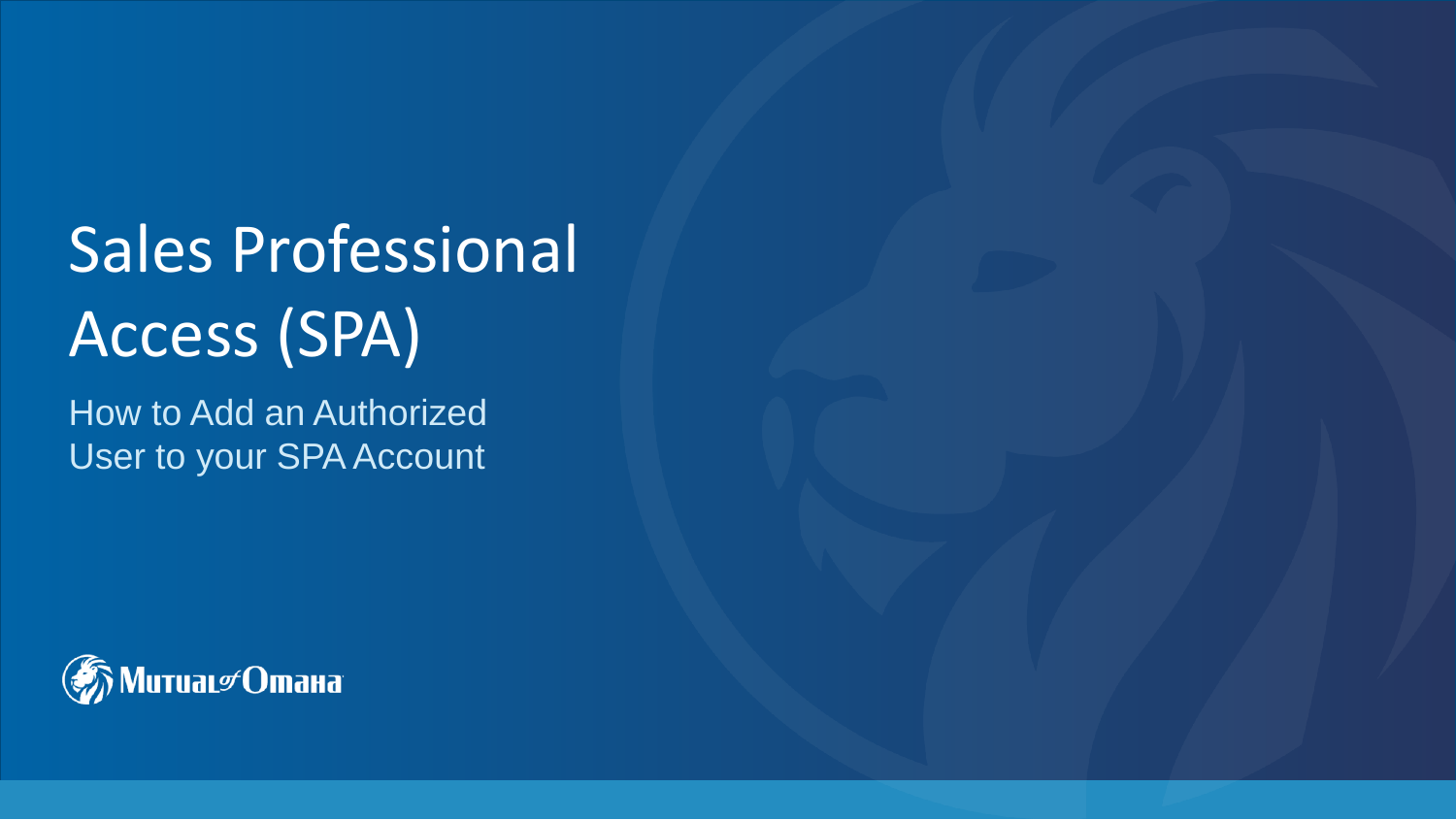## **Okta – Mutual of Omaha's New Information Security Platform**

- Effective February 24, 2022, Mutual of Omaha is modernizing the way producers and marketers securely access Sales Professional Access by implementing a new platform called Okta
- **Okta is a two-factor authorization process. SPA Login credentials cannot be shared**
	- Okta two-factor authorization includes: Okta Verify app, SMS/Text, email and voice
- What does this mean to you? You must register with Okta **prior** to February 24th and you may need to add Authorized Users to your SPA account
- To register for Okta: visit **[https ://login.mutualofomaha.com](https://login.mutualofomaha.com/)** and follow the prompts
- Review the Okta **[procedure document](http://blogs.mutualofomaha.com/express/files/2021/12/OKTA_Multifactor_MFA_Registration_Process_External.pdf)** for more information

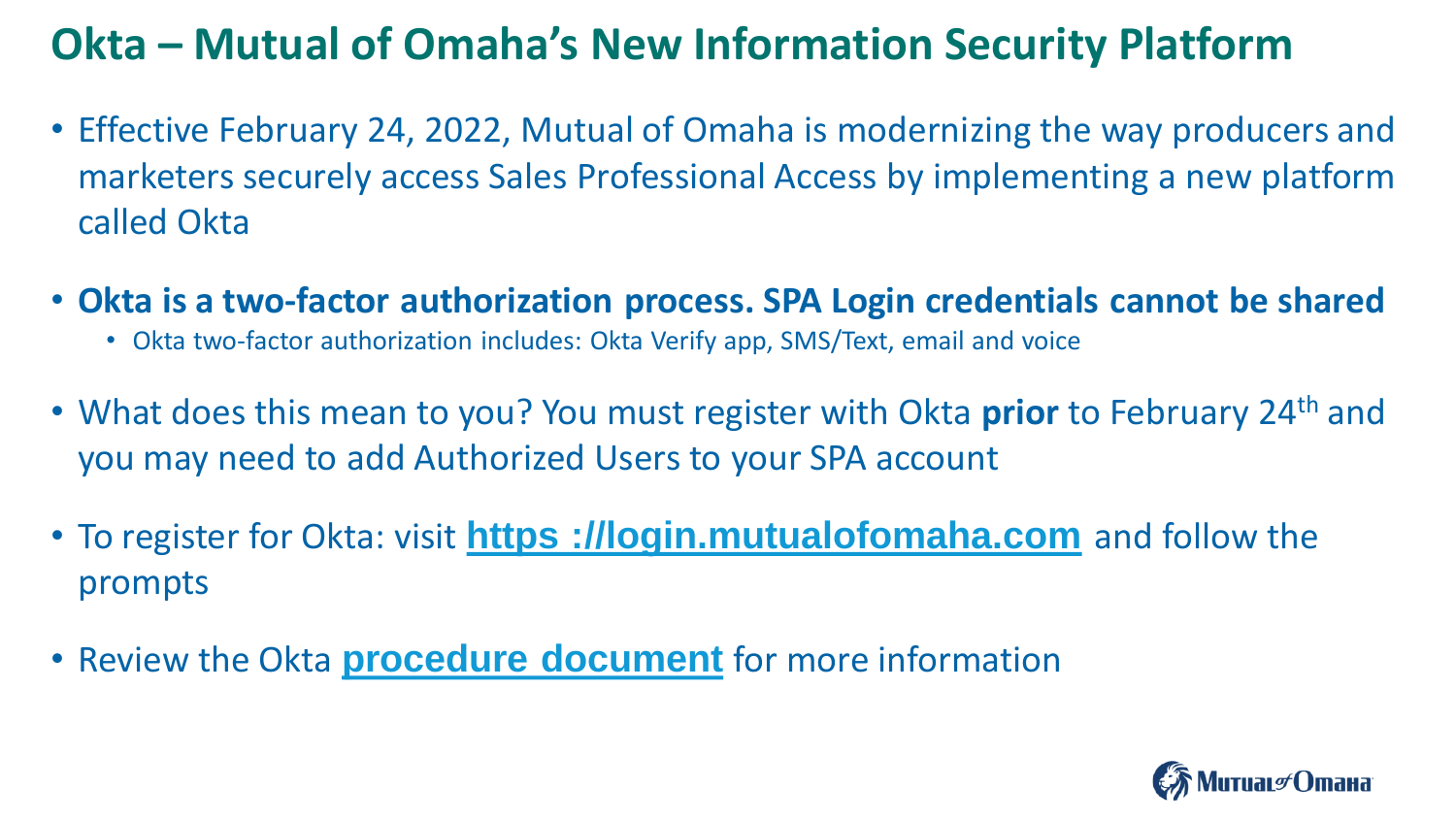## **Okta – Mutual of Omaha's New Information Security Platform**

- As **ALL users of SPA need to register for Okta**, and you may need to add Authorized Users to your SPA account
	- Each Authorized User will have their own login credentials to SPA
	- **Okta is a two-factor authorization process login credentials cannot be shared**



• Here's how to add Authorized Users to your SPA account

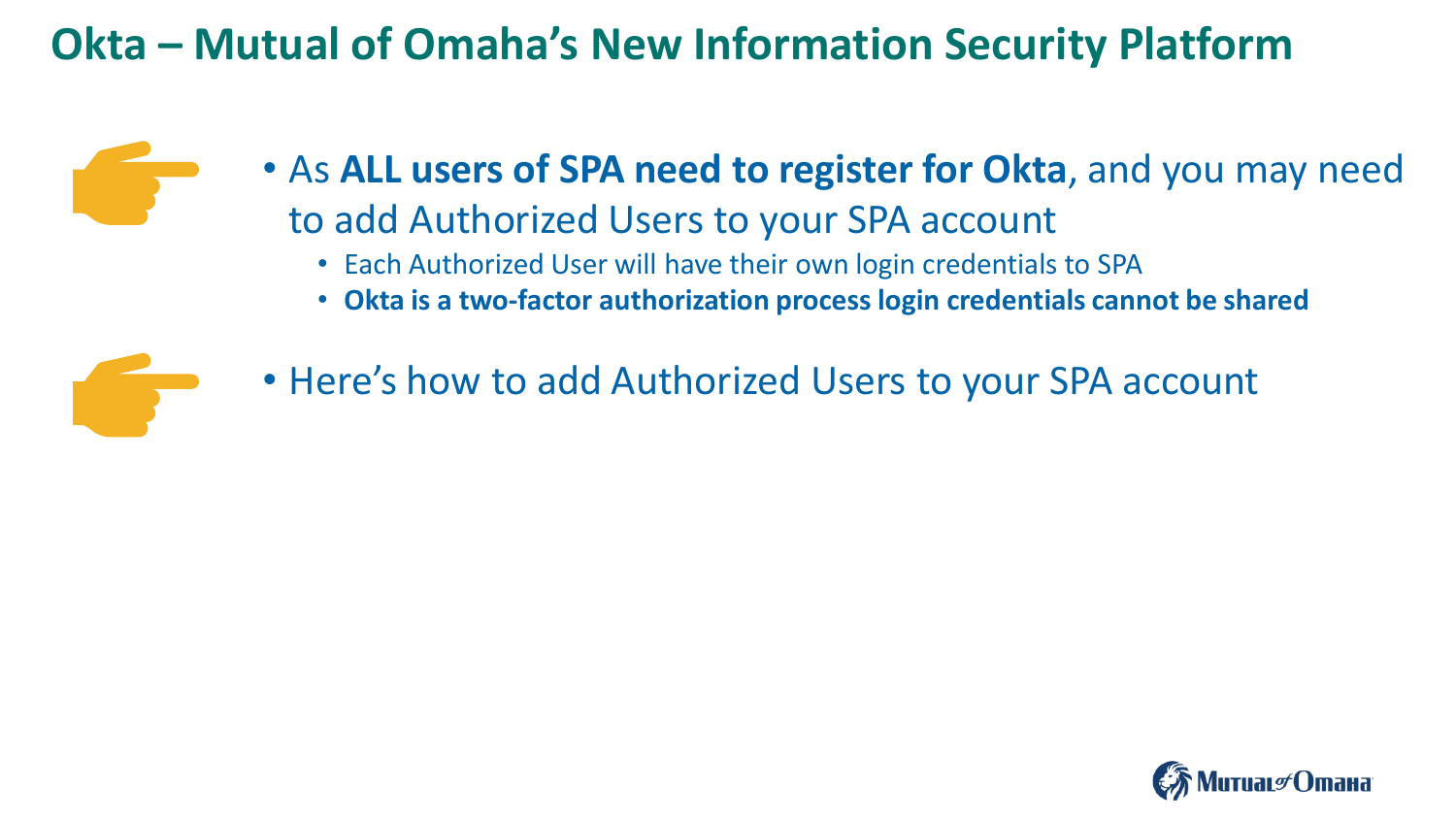## **How to Add an Authorized User to SPA**

## • Select the PROFILE image in the upper right-hand corner and select **ACCOUNT ACCESS MANAGEMENT** from the drop-down

| <b>© MuruaL</b> of Omaha                                                                                                |                 |                              |                |                                  | ▬                                                                                                                                              |
|-------------------------------------------------------------------------------------------------------------------------|-----------------|------------------------------|----------------|----------------------------------|------------------------------------------------------------------------------------------------------------------------------------------------|
| Sales Professional Access                                                                                               | <b>Products</b> | <b>Sales &amp; Marketing</b> | <b>Reports</b> | <b>Training &amp; Compliance</b> | Profile                                                                                                                                        |
| <b>Important Information</b><br><b>Important Coronavirus Information</b><br><b>Mutual of Omaha's Financial Strength</b> |                 |                              |                |                                  | <b>Account Access Management</b><br><b>Appointment Status</b><br>Communications<br><b>Compensation PIN</b><br><b>Direct Deposit</b><br>Log Out |

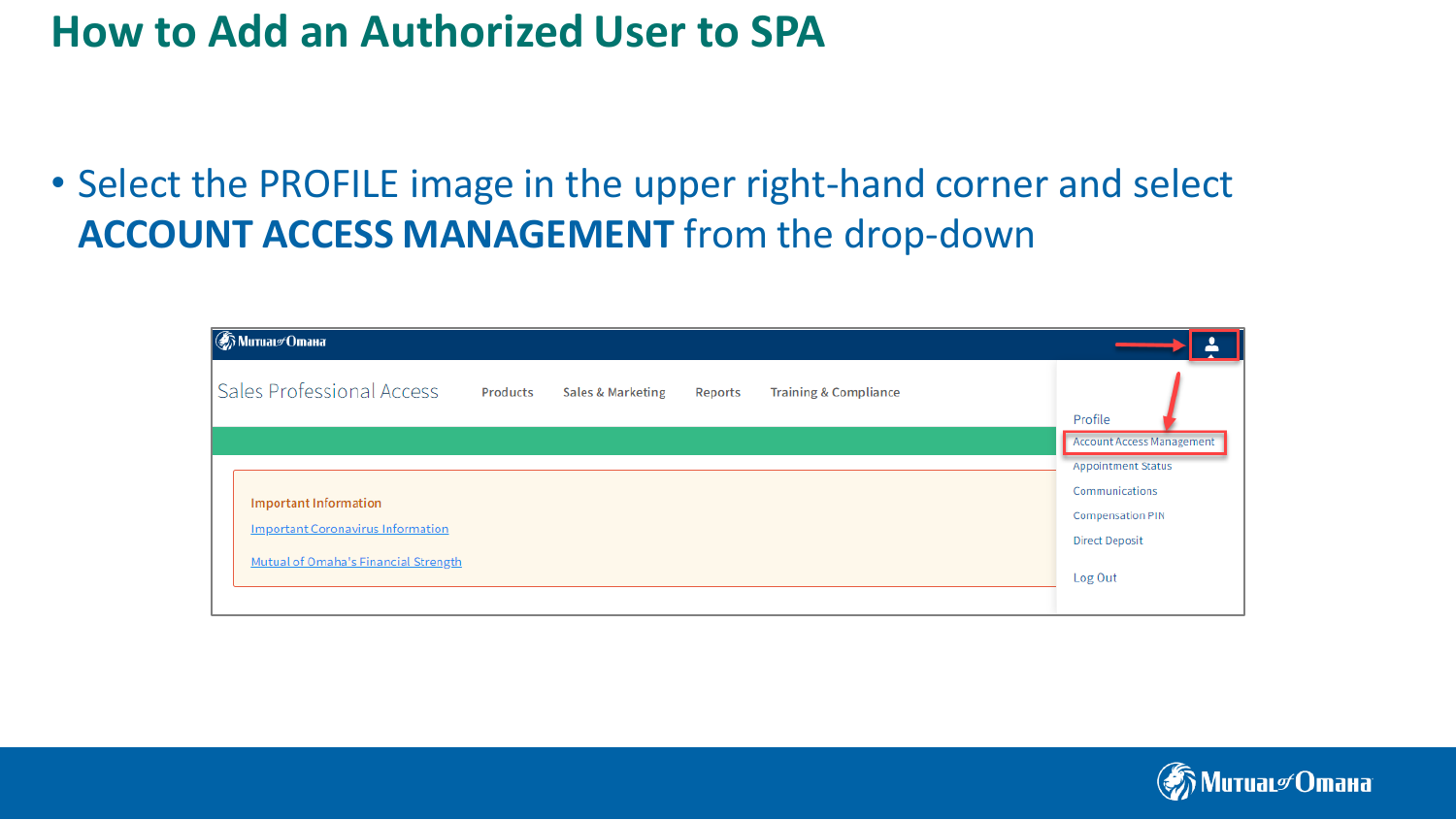## **Determine the Access Level each Authorized User should be granted**

- You can select the level of access each Authorized User has on SPA
- NOTE: SPA accounts with a Compensation PIN will still require the PIN to view Compensation Reports and Direct Deposit information

| There are three security levels:                          |                    |                          |                       |
|-----------------------------------------------------------|--------------------|--------------------------|-----------------------|
| To customize which level of access authorized users have. |                    |                          |                       |
|                                                           | <b>Full Access</b> | <b>Moderate Access</b>   | <b>Limited Access</b> |
| <b>Appointment Status</b>                                 | ∞                  | v                        |                       |
| <b>Case Monitoring</b>                                    | ∞                  | M                        | $\circledcirc$        |
| Communications                                            | Ø                  | (V)                      |                       |
| <b>Compensation Reports</b>                               | の                  |                          |                       |
| <b>Policy Conservation Opportunity Report</b>             | の                  | Ø                        |                       |
| Policyholder Information                                  | の                  | $\small \textcircled{1}$ |                       |
| <b>Direct Deposit</b>                                     | ∞                  |                          |                       |
| <b>Field Persistency</b>                                  | の                  | ⊘                        |                       |
| <b>Field Placement</b>                                    | ⋒                  | (J                       |                       |
| Profile                                                   | (J                 | (J                       |                       |

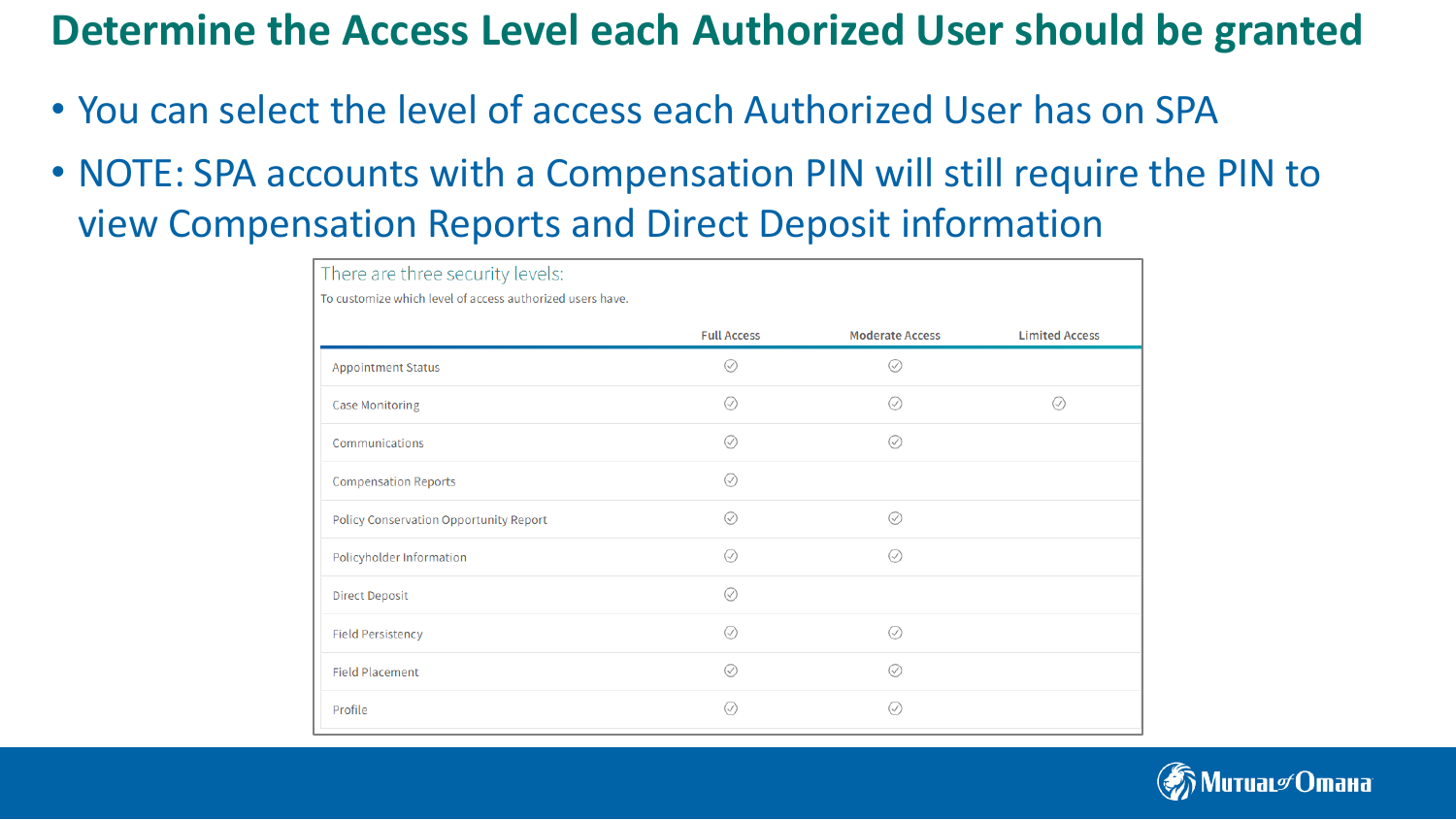## **How to Add an Authorized User to SPA**

### • For EACH user of SPA, add them as an Authorized User by completing the required fields

#### Authorized Users

You can assign others to ha Professional Access accour so you won't have to share others.

Changes are generally handled wi

Watch a short video to lear

|                                                                            | <b>Add an Authorized User</b><br>Please provide the following information for the individual you would like to add:                                                                                       |             |                  |  |  |  |  |
|----------------------------------------------------------------------------|-----------------------------------------------------------------------------------------------------------------------------------------------------------------------------------------------------------|-------------|------------------|--|--|--|--|
|                                                                            |                                                                                                                                                                                                           |             |                  |  |  |  |  |
| ave access to your Sales<br>nt. This is being offered<br>your user ID with | <b>First Name</b>                                                                                                                                                                                         | Middle Name | <b>Last Name</b> |  |  |  |  |
| ithin one business day.                                                    | Date of Birth                                                                                                                                                                                             | Email       |                  |  |  |  |  |
| n more                                                                     |                                                                                                                                                                                                           | Ë           |                  |  |  |  |  |
|                                                                            | This must match the Authorized User's actual<br>date of birth because it will be used during<br>registration.<br><b>Access Level</b><br>$\bigcirc$ Full<br>Moderate<br>Limited<br>$\bigcap$<br>$\bigcirc$ |             |                  |  |  |  |  |
|                                                                            | I agree to the terms and conditions<br><b>Submit</b>                                                                                                                                                      |             |                  |  |  |  |  |



**NOTE: the Date of Birth (DOB) MUST match the Authorized User's actual DOB**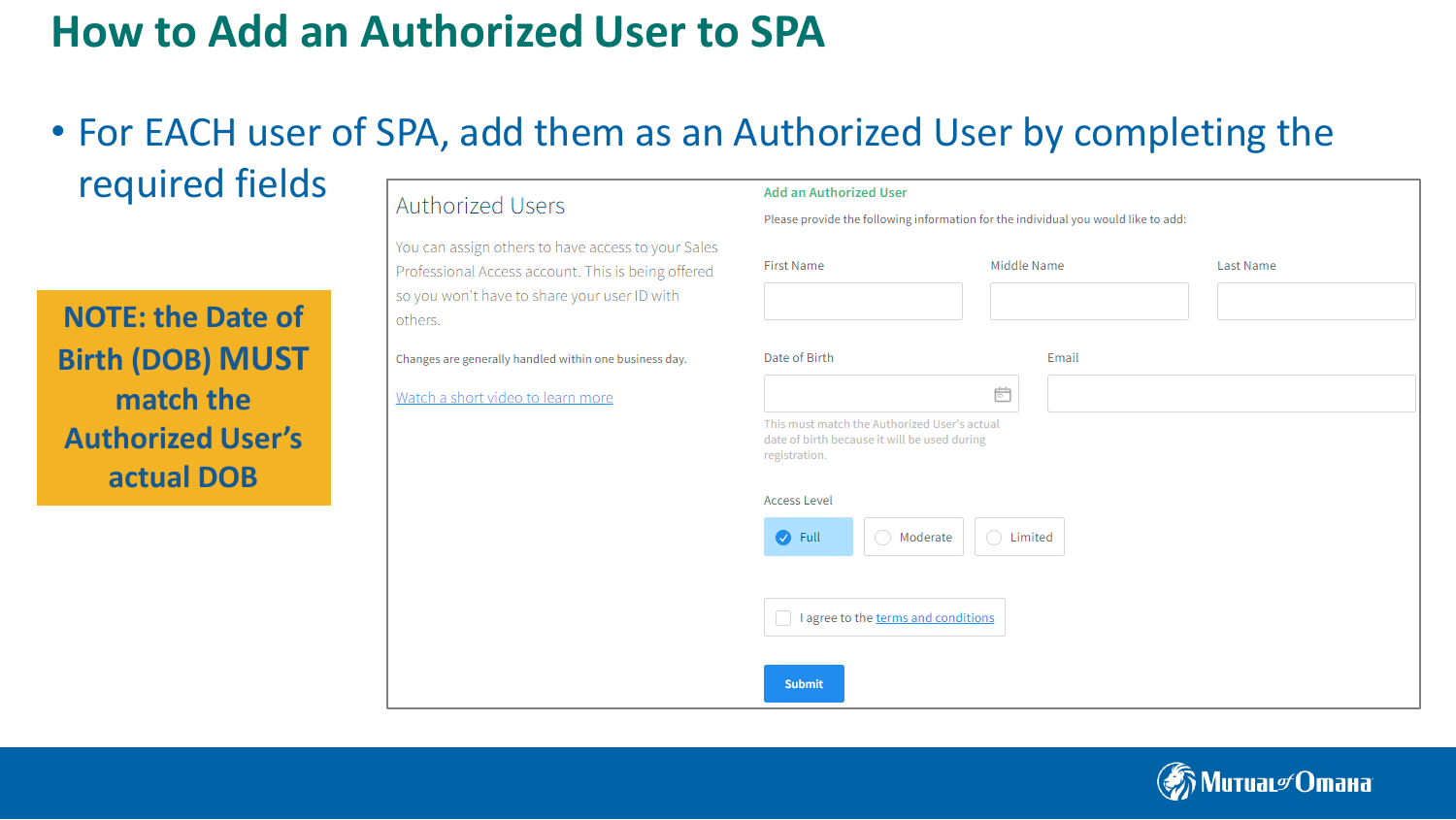## **Next Steps for the Authorized User**

- Once you select SUBMIT to add an Authorized User, the Authorized User receives an email from Mutual of Omaha to complete the registration process
- The Authorized User should follow the instructions in the email to complete the registration process

Jane Jones,

John Smith has granted you permission to view their account in Sales Professional Access. Use the registration key below to complete the setup process.

#### **Registration Key: {\$key}**

(Expires in 30 days)

#### New to the website?

Create your personal account using the key above.

**Create Account** 

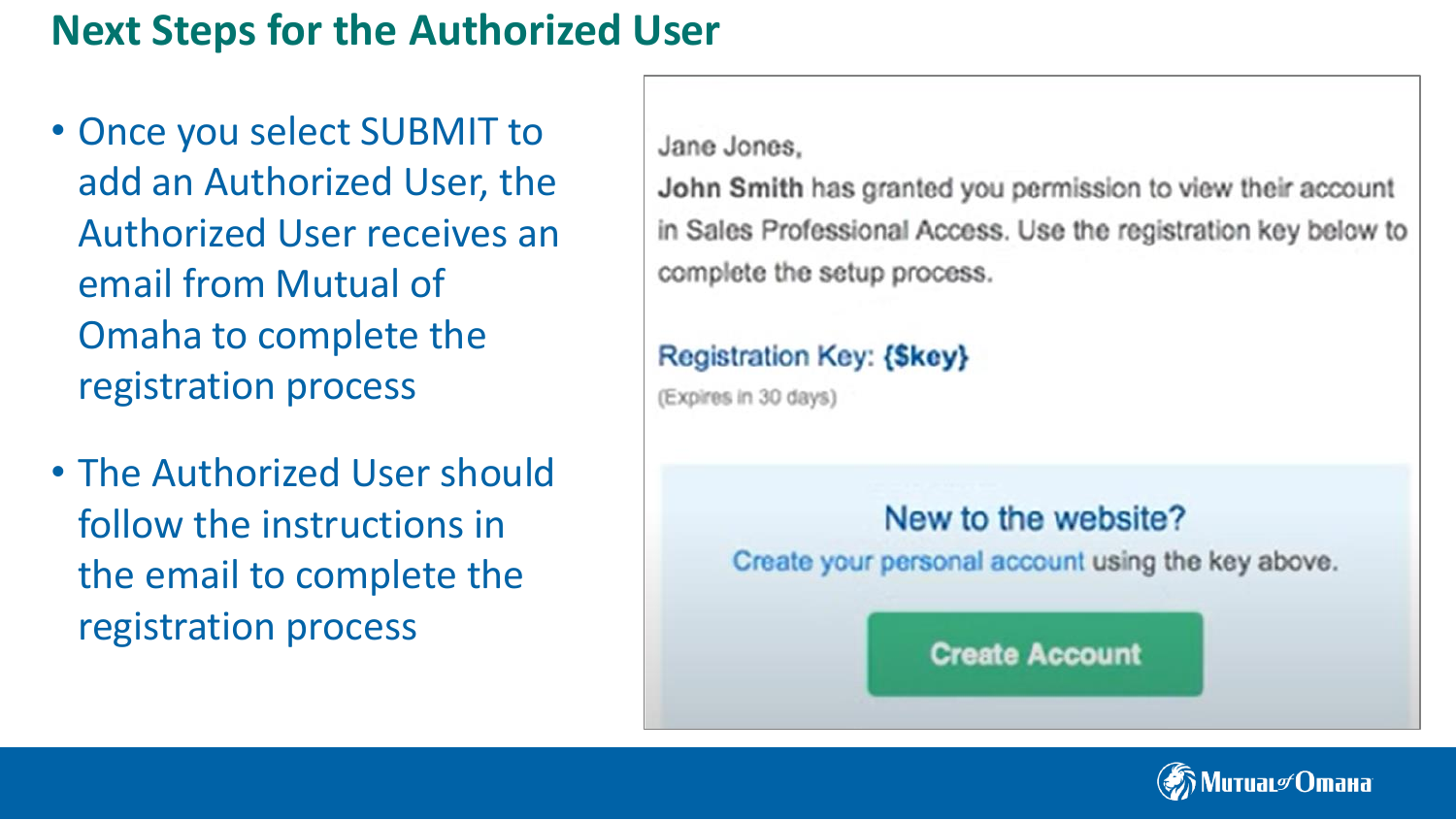

# You Tube [Watch a short video to learn more](https://youtu.be/pZUkEIBNpyM)